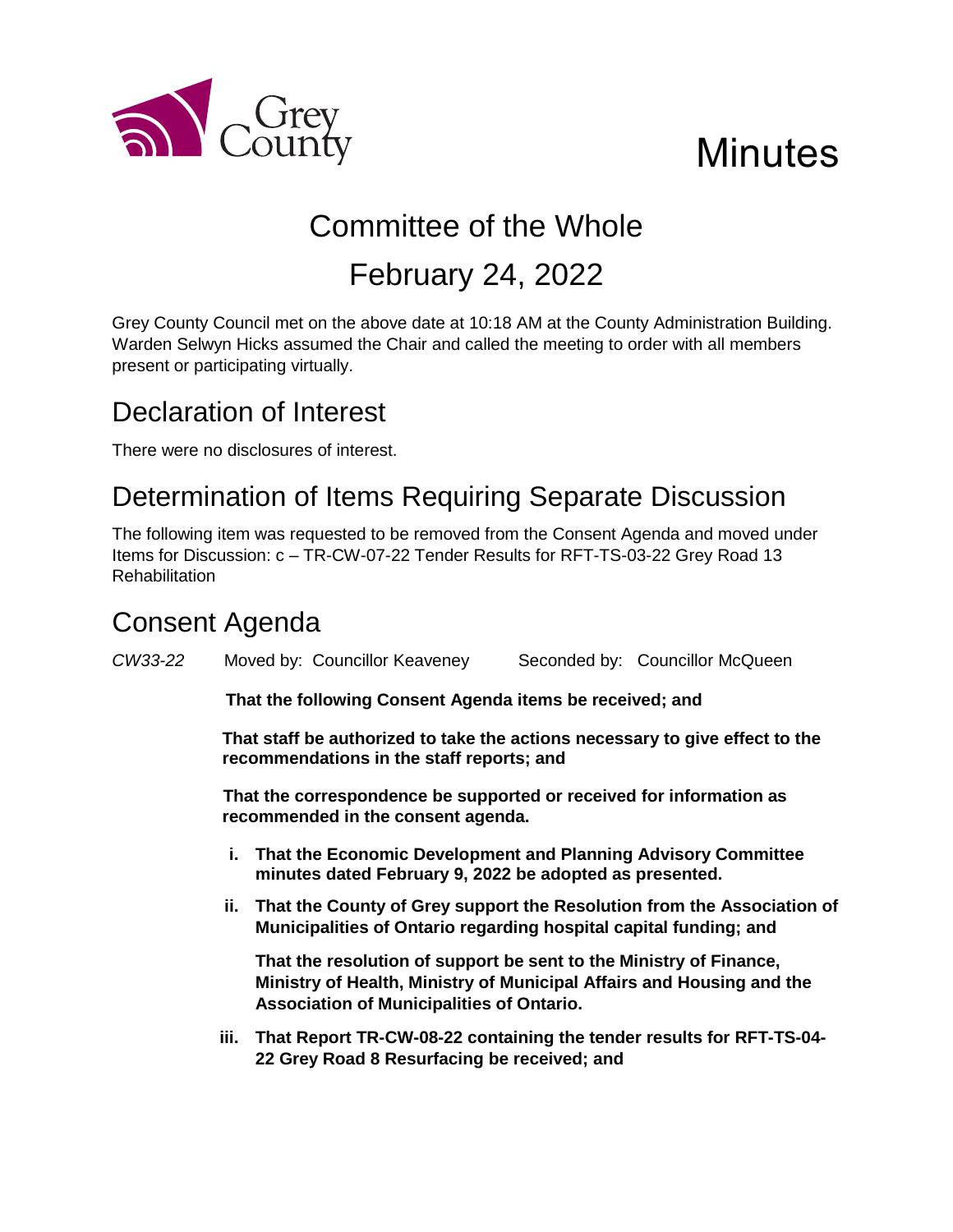**That Cox Construction Limited be awarded the Tender for a total amount of \$1,794,744.32 excluding HST.**

**iv. That Report EDTC-CW-04-22 regarding Digital Modernization Funding be received; and** 

**That the required County funds of \$17,808.00 be funded from any 2022 surplus realized by Grey Roots, or if a surplus is not available, from the Grey Roots General reserve; and**

**That the agreement be executed prior to Council approval as per Section 25.6 (b) of Procedural By-law 5003-18.**

**v. That Report HDR-CW-03-22 regarding an update to the Social Services Relief Fund (SSRF) Phase 3 be received for information.**

Carried

## Items for Direction and Discussion

#### FR-CW-05-22 2021 Year End Transfers

*CW34-22* Moved by: Councillor Paterson Seconded by: Councillor Hutchinson

**That Council receive Report FR-CW-05-22 titled 2021 Year-End Transfers and approve the recommendations, as contained and estimated in Report FR-CW-05-22, regarding transfers to and from Reserve; and**

**That Council approve any surplus/deficit arising in the 2021 budget be transferred to/(from) the respective departmental reserves.**

Carried

#### **Delegations**

## *Nadia De Santi – Practice Lead – WSP Consulting – Age Friendly Community Strategy*

Nadia De Santi addressed County Council on the Age Friendly Community Strategy. The project was completed in four steps over two phases. She provided highlights of Phases 1 and 2 and noted that implementation will begin after Council's endorsement of the strategy.

She noted that engagement was a key priority for this project. A variety of key stakeholders were involved, and an engagement report was produced. The strategy document set the foundation for the action plan and built upon the background review report and further identified the strengths within Grey County. It also speaks to the leads and partners that are needed to implement the plan, as well as the improvements that can be made. Performance indicators and timelines can also be found within the plan. The plan provides a framework that Grey County can use to apply for funding and work towards a more age friendly community.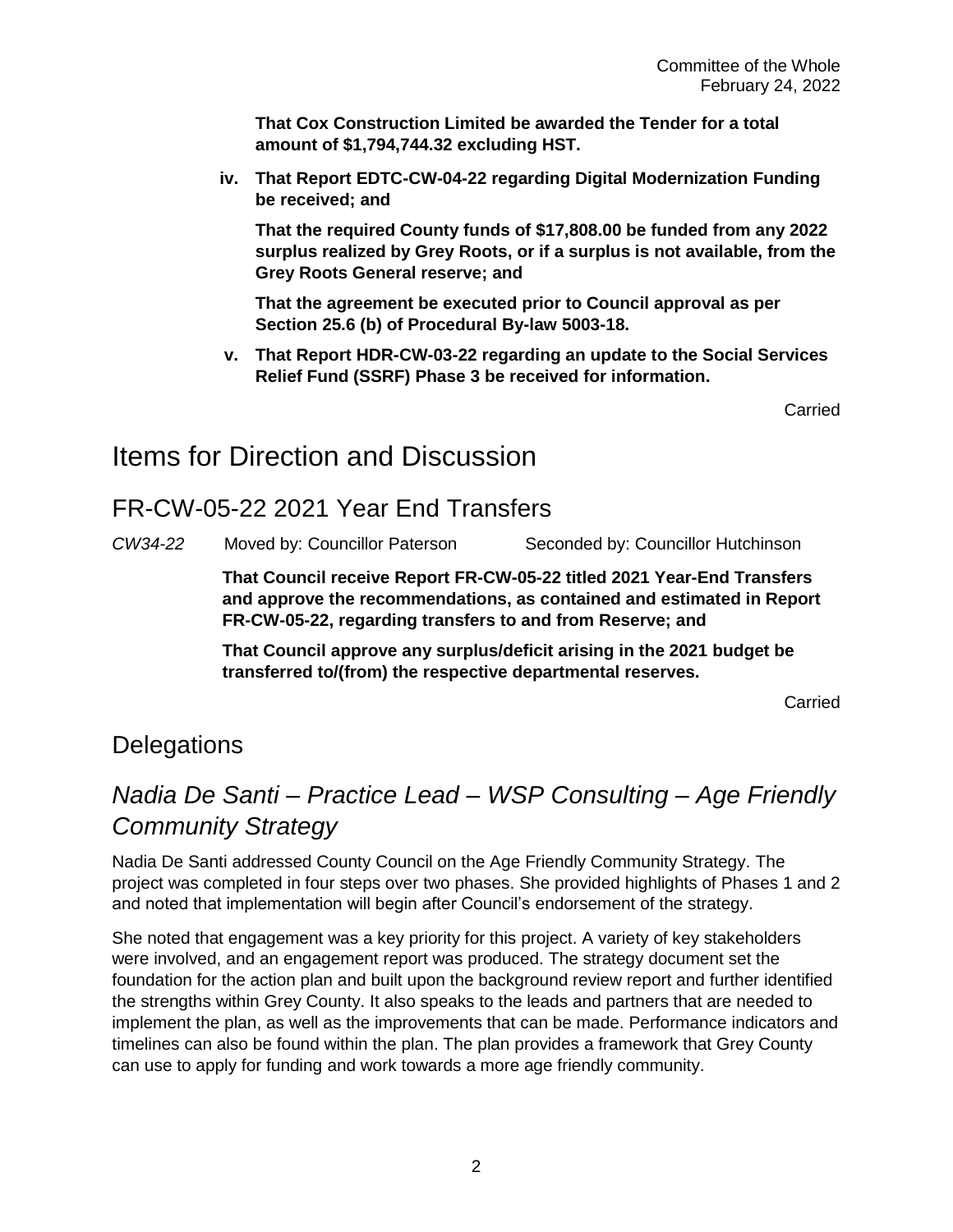She identified key actions within the Plan, including implementation of a full-time position to ensure the plan's implementation and applying for the age friendly community designation through the World Health Organization.

Questions were then addressed.

#### Reports

## Addendum to PDR-CW-14-21 Age Friendly Community Project Final Report

*CW35-22* Moved by: Councillor Robinson Seconded by: Councillor Bordignon

**That Report Addendum to PDR-CW-14-21 regarding the County's Age-Friendly Community Strategy and Action Plan project be received; and**

**That the Age-Friendly Community Strategy and Action Plan be endorsed which will help guide corporate strategic plans and priorities; and**

**That staff be directed to develop a proposed workplan to move forward with the actions/recommendations identified in the Plan in collaboration with local municipalities and other community partners; and**

**That staff be directed to share the Strategy and Action Plan with all member municipalities for their information, with a presentation to local councils should that be requested.** 

Carried

#### Delegations (continued)

#### *David Morris and May Ip – Welcoming Communities Grey Bruce – Welcoming Communities Grey Bruce Update*

David Morris, Chair of Welcoming Communities Grey Bruce, addressed Council. He spoke to the vision and goals of the organization, which are to make this area a place where people will feel welcome regardless of where they came from. He provided a history of the organization and how it has changed and merged with other organizations.

He highlighted the work that has been done over the years, including assisting newcomers in settling successfully and engagement with community members to address social, cultural, racial, and institutional barriers to inclusion.

May Ip then addressed council and spoke to the projects that the organization has been working on. The Grey Bruce One World Festival, Making Grey Bruce Home, Rural Pathways for Employment for Newcomer Women in Grey Bruce, among others.

May Ip provided information on the tools for inclusive workplaces.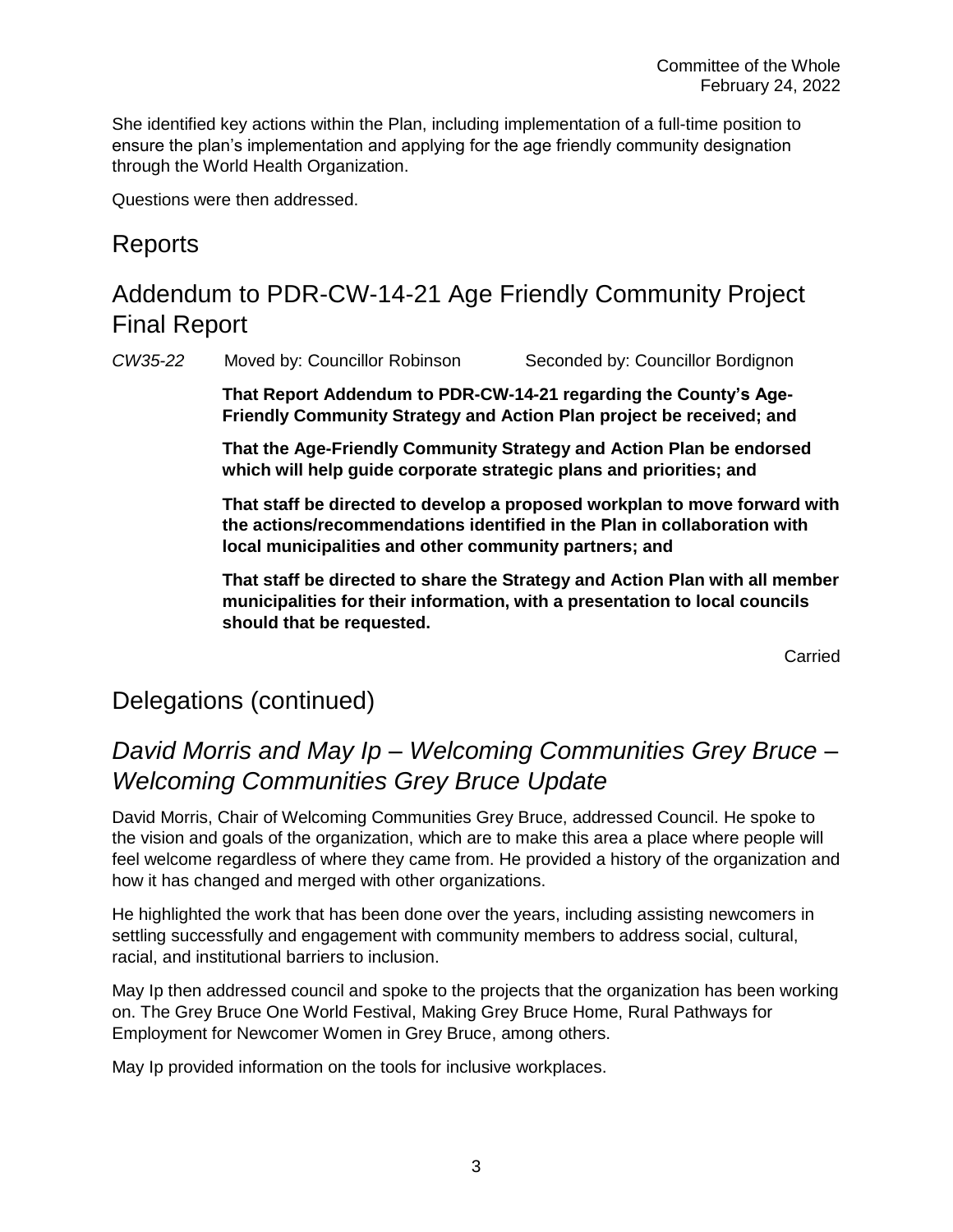David Morris then spoke to the collaborative efforts, including work with the YMCA on settlement services.

He then spoke to the current plans for welcoming communities and community partners and funders.

Questions were addressed regarding engagement with other chambers of commerce. The critical role that volunteers play in this work was noted.

Councillor Boddy left the meeting at this time.

#### Reports (continued)

#### EDTC-CW-05-22 Update on the Grey Bruce Local Immigration Partnership

*CW36-22* Moved by: Councillor O'Leary Seconded by: Councillor Clumpus

**That Report EDTC-CW-05-22 regarding an update on the Grey Bruce Local Immigration Partnership be received for information.**

Carried

Committee recessed briefly, then reconvened.

#### PDR-CW-07-22 Planning Approval Delegation

Councillor Boddy returned to the meeting at this time.

*CW37-22* Moved by: Councillor Gamble Seconded by: Councillor Hutchinson

**That Report PDR-CW-07-22 regarding the delegation of planning approvals and process efficiencies, be received; and**

**That staff be directed to share the report with member municipalities in Grey County; and**

**That any municipality seeking delegated planning approvals for subdivisions, condominiums, condominium exemptions, and/or part lot control submit a motion from municipal council indicating their request for additional planning approval responsibilities; and**

**Should a request for delegation of the above-noted planning approvals be received, that County staff be directed to prepare a memorandum of understanding, in consultation with municipal staff, containing criteria discussed in this report, with respect to delegating approval, for consideration by County and Municipal Councils; and**

**That regardless of any delegation requests, that staff be directed to move forward with further improvements to the planning process, to streamline the timing of approvals, and minimize any duplication of efforts.**